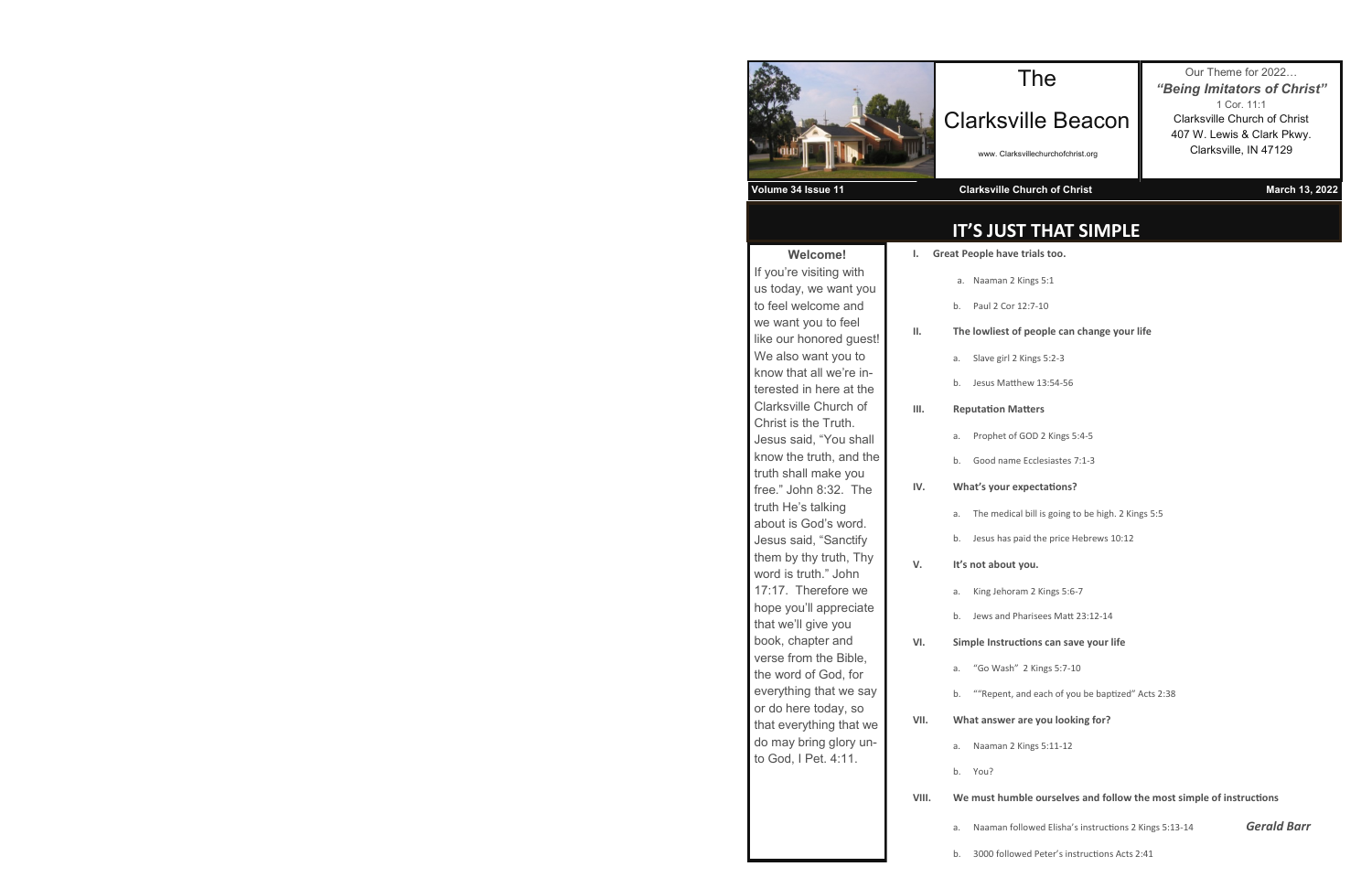# **WHERE ARE THE OTHER NINE?**

- **I. What is plaguing your life?**
	- a. Leprosy Luke 17:11-12
	- b. Sin Romans 5:11-13, Romans 6:23

## **II. Who are you surrounding yourself with?**

- a. 10 men who have leprosy Luke 17: 12
- b. Your friends 1 Corinthians 15:33, Acts 4:36
- **III. Are you on the outside looking in?**
	- a. "They stood at a distance" Luke 17:12
	- b. "Come to me" Matthew 11:28

#### **IV. Who do you call on?**

- a. 10 Lepers called on Jesus Luke 17:13
- b. You need to call on Jesus Matthew 7:11
- V**. We must follow our instructions to get results**
	- a. "They went" Luke 17:14
	- b. We must follow our instructions John 14:15

#### **VI. Cherish what you have been given**

- a. 1 was 5 Luke 17:15-16
- b. Give thanks! 1 Thessalonians 5:17-19

#### **VII. Healing and Cleansing are for all**

- a. Samaritan Luke 17:16
- b. You? Titus 2:11

## **VIII. Where is your faith?**

- a. The 1 praised and thanked GOD Luke 17:16-19
- b. Faith without works is dead James 2:14-26

*Gerald Barr*